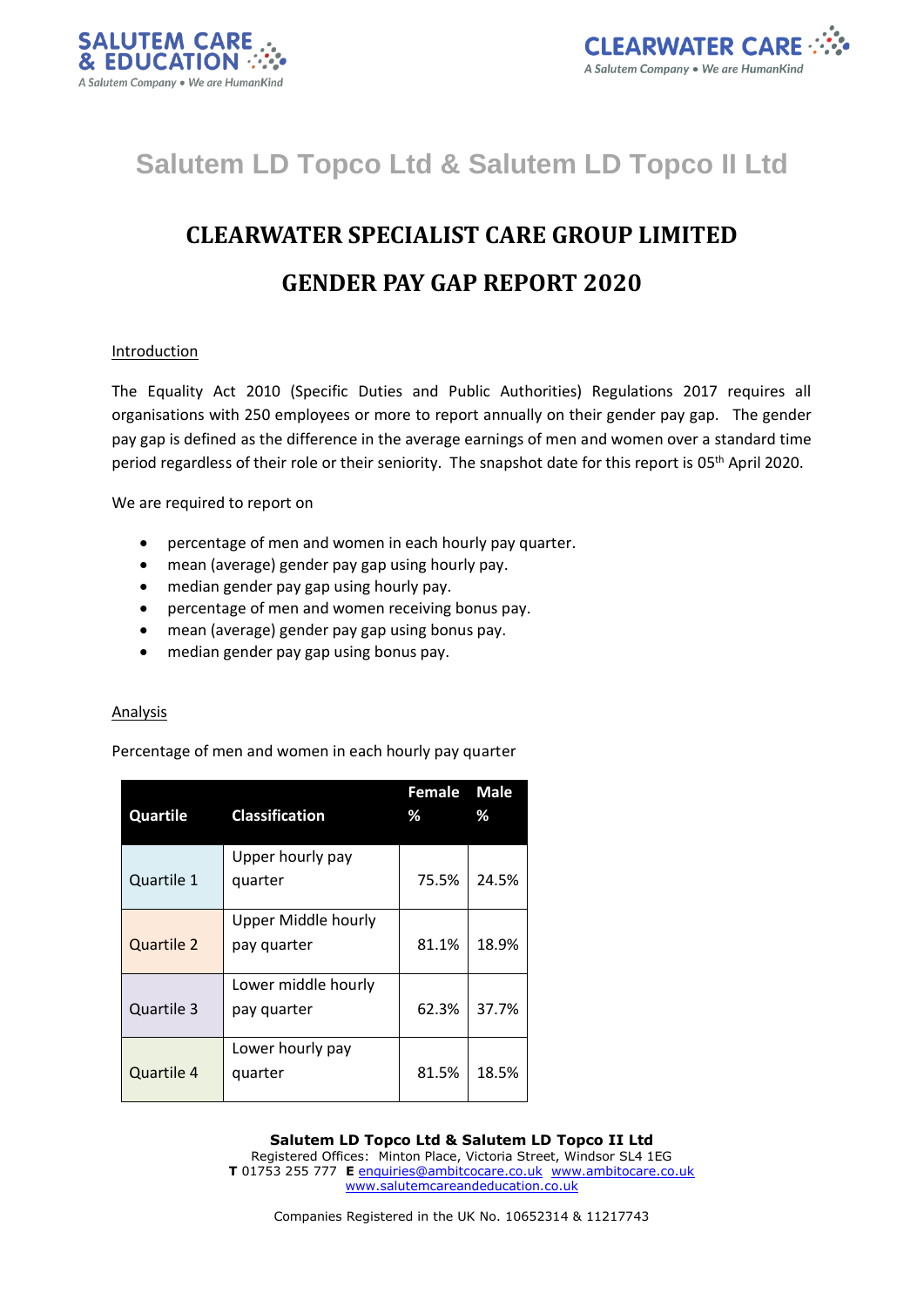



# Mean (average) gender pay gap using hourly pay

|              | <b>Mean Gender Pay Gap</b> |
|--------------|----------------------------|
| Mean Ave Pay | 3.2%                       |

#### Median gender pay gap using hourly pay

|                          | <b>Median Gender Pay Gap</b> |
|--------------------------|------------------------------|
| <b>Median Hourly Pay</b> | $0.0\%$                      |

#### Percentage of men and women receiving bonus pay

|           | <b>Female % Male %</b> |       |
|-----------|------------------------|-------|
| Bonus Pay | 3.09%                  | 5.66% |

# Mean (average) gender pay gap using bonus pay

|                  | <b>Mean Gender Pay Gap</b> |
|------------------|----------------------------|
| Mean Average Pay | 0%                         |

#### Median gender pay gap using bonus pay

|                  | <b>Median Gender Pay Gap</b> |
|------------------|------------------------------|
| Median Bonus Pay | $0.0\%$                      |

We can confirm the accuracy of this information.

Companies Registered in the UK No. 10652314 & 11217743